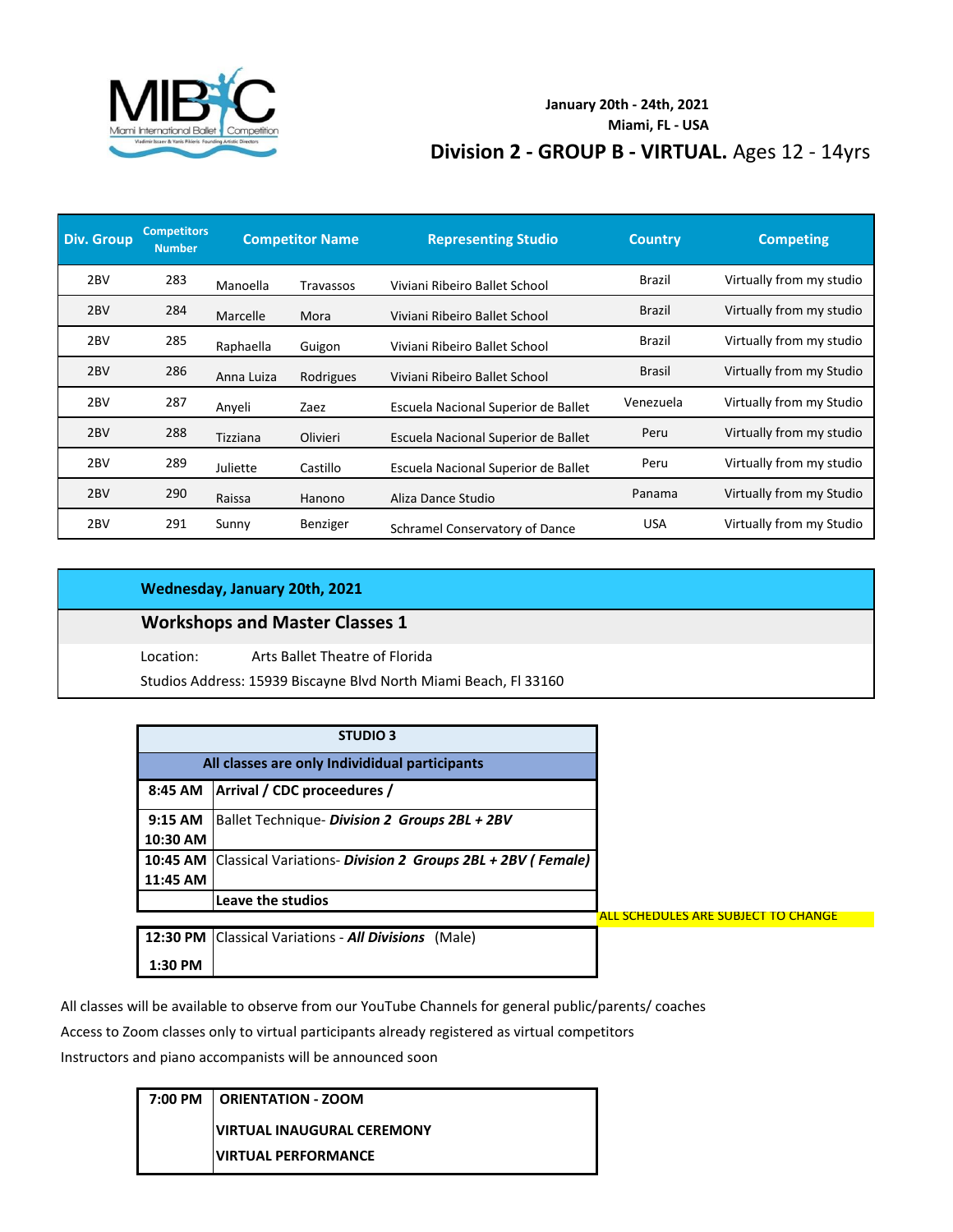### **Thursday, January 21th, 2021**

**Workshops and Master Classes 2** Location: Arts Ballet Theatre of Florida

Studios Address: 15939 Biscayne Blvd North Miami Beach, Fl 33160

**STUDIO 2**

**8:45 AM Arrival / CDC proceedures / 9:15 AM** Contemporary Class - *Division 2 Groups 2BL + 2BV* **10:15 AM**

**Leave the studios**

**2021 MIBC -** 

**Julius Littman North Miami Beach Theater**

Address: 17011 NE 19th Avenue, North Miami Beach, Fl 33161

| NOT OPEN TO THE PUBLIC/NOT LIVE-STREAMED |                                                         |  |
|------------------------------------------|---------------------------------------------------------|--|
|                                          | 3:40 PM   Division 2- Group 2BV - Virtually from Studio |  |
| to                                       | Space/rehearsal time for Classical Variation            |  |
| $4:10$ PM                                |                                                         |  |

| <b>LIVE STREAMED</b> |                                                |  |
|----------------------|------------------------------------------------|--|
|                      | 4:10 PM Competition begins for                 |  |
| to                   | Division 2 - Group 2BV - Virtually from Studio |  |
| 4:30 PM              | <b>Classical Variation</b>                     |  |

|           | Friday, January 22th, 2021                                       |
|-----------|------------------------------------------------------------------|
|           | <b>Workshops and Master Classes 3</b>                            |
| Location: | Arts Ballet Theatre of Florida                                   |
|           | Studios Address: 15939 Biscayne Blvd North Miami Beach, Fl 33160 |
|           |                                                                  |

|          | <b>STUDIO 3</b>                                                      |
|----------|----------------------------------------------------------------------|
|          | 10:00 AM Arrival / CDC proceedures /                                 |
|          | 10:15 AM Ballet Technique - Division 2 Groups 2BL + 2BV              |
| 11:15 AM |                                                                      |
|          | 11:30 AM Classical Variations - Division 2 Groups 2BL + 2BV (Female) |
| 12:30 AM |                                                                      |
|          | Leave the studios                                                    |